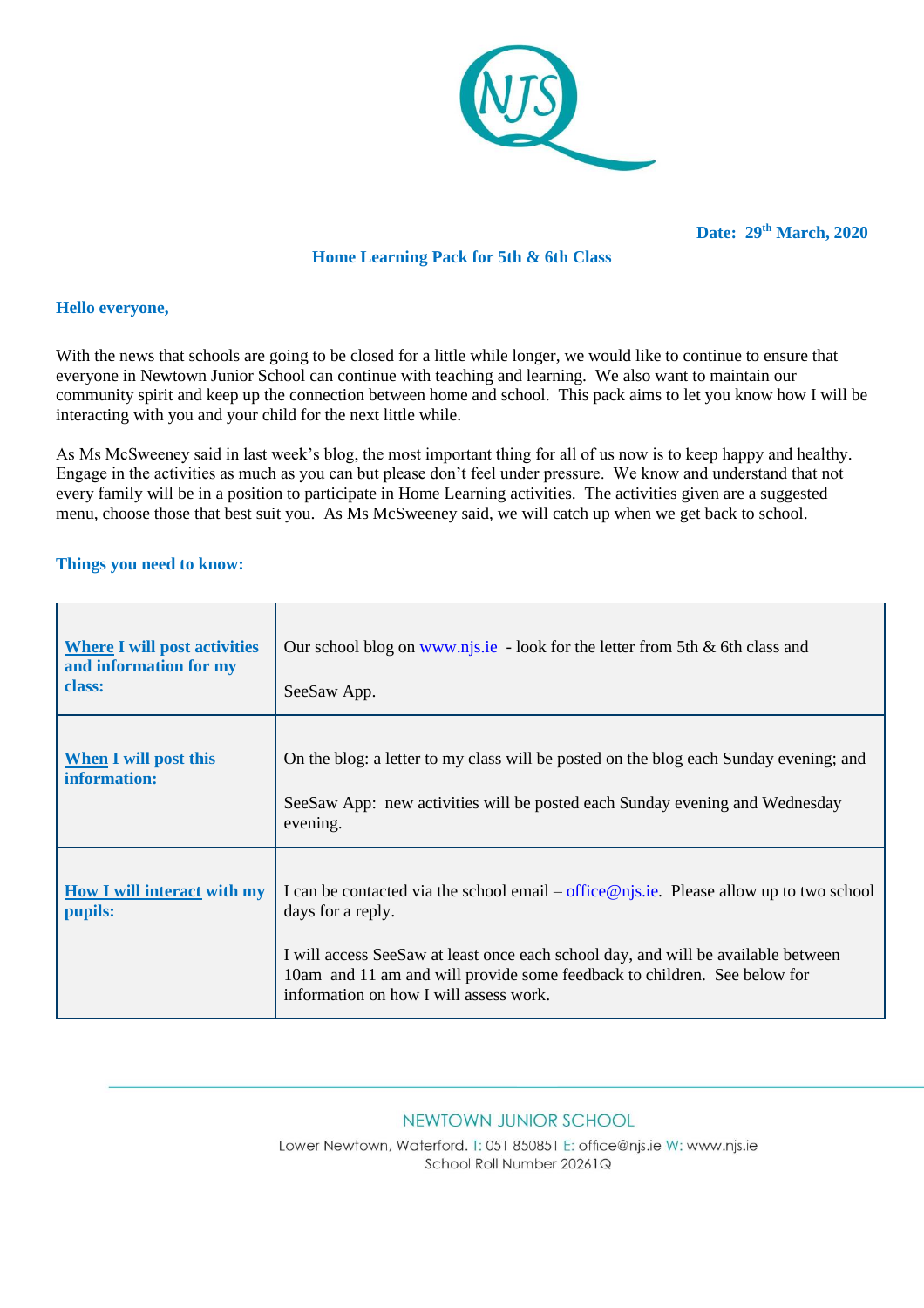| What resources will be<br>needed by children: | Generally, children will need the books they brought home which are:<br>Busy at Maths, Racing Ahead, Warhorse, copybook, writing materials, access to the<br>internet via PC/laptop/tablet/phone and internet access. Children may also research<br>topics when needed in other school books that they may have at home. |
|-----------------------------------------------|--------------------------------------------------------------------------------------------------------------------------------------------------------------------------------------------------------------------------------------------------------------------------------------------------------------------------|
|                                               | For some activities, they may need other specific materials – these will be specified in<br>the activity.                                                                                                                                                                                                                |

# **Suggested Timetable for your child(ren)'s day**

In our blog post on 19th March, 2020 we set out a general timetable to act as a **guide** for you. Here is a summary. Remember, it is a guide only. It might suit some households to have free mornings and do school-based activities in the afternoon. Do what suits your household.

| $\mathbf{1}$ .   | <b>Exercise</b> : Before any home learning gets done, it's a good idea to get in some exercise. There are plenty of<br>options for this depending on family circumstances:<br>Go for a walk<br>Do some of the activities from the PE Challenges posted on 19 <sup>th</sup> March<br>Follow PE with Joe - this is a thirty minute session Monday to Friday at 9am with Joe Wicks on his You<br>$\bullet$<br>Tube Channel, "The Body Coach TV" |
|------------------|----------------------------------------------------------------------------------------------------------------------------------------------------------------------------------------------------------------------------------------------------------------------------------------------------------------------------------------------------------------------------------------------------------------------------------------------|
| 2.               | <b>Core Subjects:</b>                                                                                                                                                                                                                                                                                                                                                                                                                        |
|                  | Try some Irish, Maths and English with short breaks in between subjects including for movement and/or snacks.                                                                                                                                                                                                                                                                                                                                |
|                  | Time spent on these activities depends on each child.                                                                                                                                                                                                                                                                                                                                                                                        |
| 3.               | <b>Project Work:</b> Try some Art, Music, Science, History or Geography                                                                                                                                                                                                                                                                                                                                                                      |
| $\overline{4}$ . | School On TV: Every day at 11am, RTE2 are showing School on TV. While we don't know what will be<br>covered, it's worth a look or watching it on RTE Player                                                                                                                                                                                                                                                                                  |
| 5.               | Lunch Time.                                                                                                                                                                                                                                                                                                                                                                                                                                  |
| 6.               | Free Time: School work should be completed by now. Children, of course, can continue with projects, read a<br>book of choice, have some downtime or choose and activity from the Activity Grid on our blog or any other<br>activity of choice                                                                                                                                                                                                |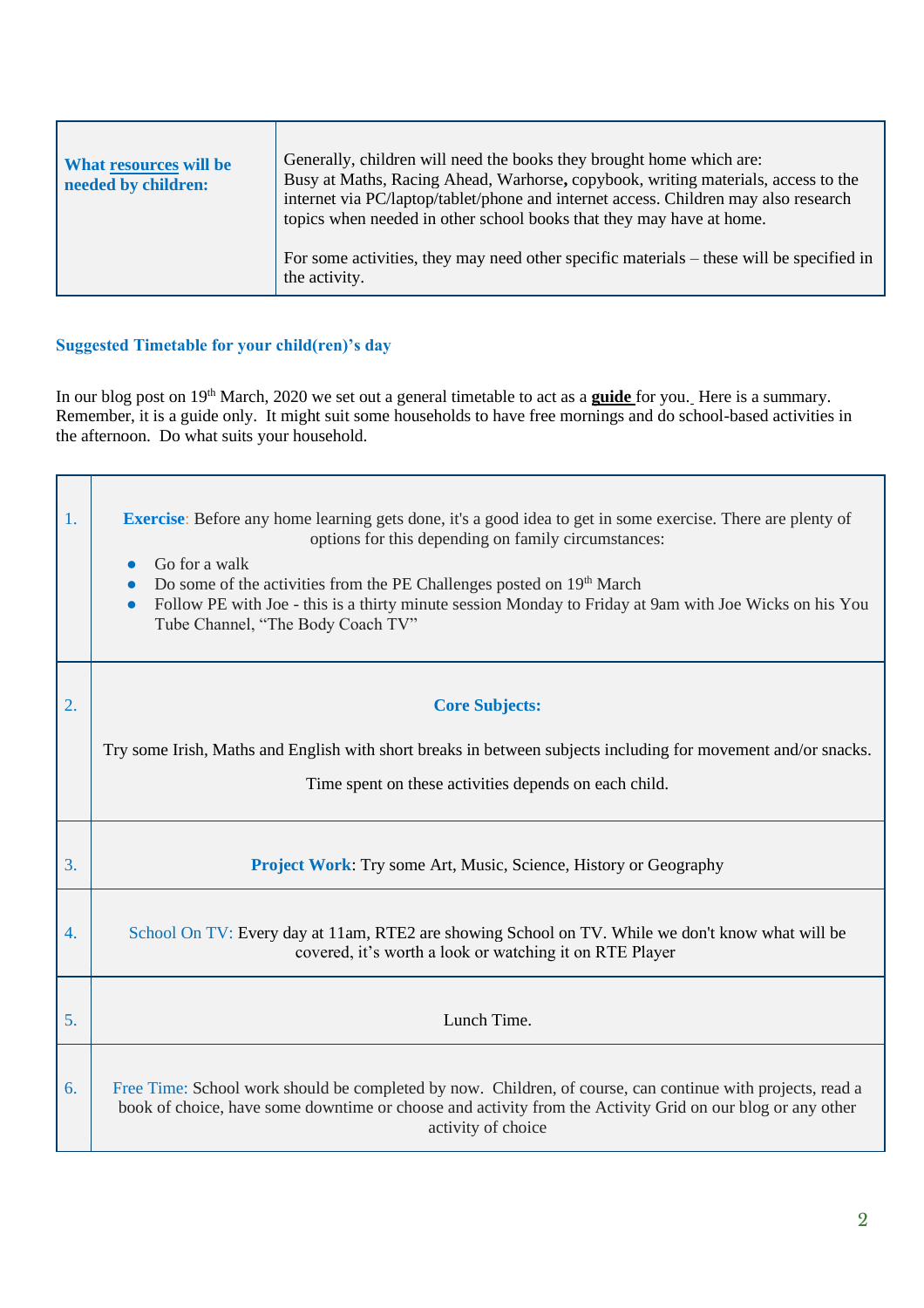### **Assessing Work**

I would love to see photographs of the children's work and projects. I will offer praise and encouraging feedback for all efforts.

I will be asking families for help in some assessments by asking you to check if your child(ren)'s answers are correct, and that appropriate levels of effort are shown for the work being completed at home. I will provide feedback where appropriate.

## **Tech Support**

Distance Learning is new to us all and we are all learning. There are a few things that can go wrong and please don't hesitate to ask for help. The main things at the beginning will be accessing SeeSaw. If issues arise, please send a quick email t[o office@njs.ie](mailto:office@njs.ie) for support and we will get back to you as soon as possible.

Best wishes to everyone and hope that you all stay safe and well.

Mr. Busher

# **Outline of Activities for Week beginning March 30th**

## **Gaeilge**

Complete Gaeilge activities as outlined on Seesaw.

5th & 6th class have been working on irregular Irish verbs for past, present and future tenses. They should continue to work on these by taking one verb per week as we do in school. I would suggest past tense on the first day, present tense on 2nd day and future tense on 3rd day in line with how they completed this as homework.

# **English**

For this week, in addition to the work on Seesaw, the children can use their text book Racing Ahead and go back to page **184** and read the factual account of **Canine Evolution**. I would suggest that they then work through the activities based on this text as we do in school. Spread the activities across the week as is practice in school.

I will add some English activities on Seesaw also. These activities may be more grammar and vocabulary based and it may prove helpful to your child if you work through these with them and discuss any new vocabulary and how it is used.

# **Maths**

Well done to all the children on completing the Maths tasks that I have uploaded to Seeesaw in the last 2 weeks.

This week, the focus will be on the topic of Time. I will add Maths based activities on Time to the Seesaw app and in addition I recommend using the examples in the text book Busy at Maths to help with any difficulties that the children may experience on activities. The children can work through the questions in their books throughout the week as a support to the online activities